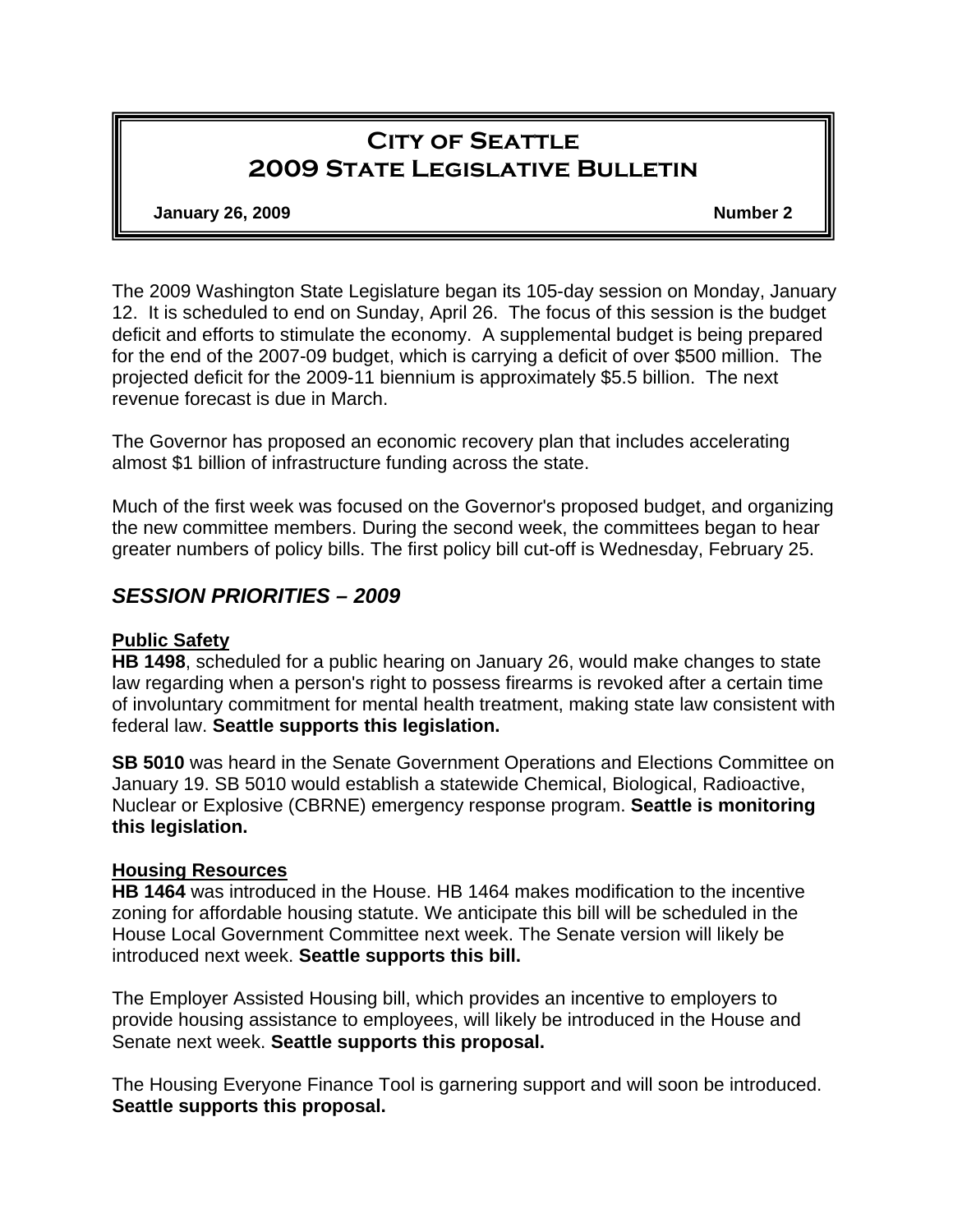## **Regional Transportation**

There will be briefings on the Alaskan Way Viaduct replacement project in the Senate Transportation Committee on January 26 and in the House Transportation Committee on January 28. There will also be a briefing on the SR 520 project in the Senate Transportation Committee on January 29.

## *STATEMENT OF POLICY – 2009*

## **Annexation**

**SB 5321**, extending the time period for cities to access a state sales tax credit to help offset the increased service costs in a newly annexed area, was introduced and assigned to the Senate Ways & Means Committee. Although this bill would allow Seattle to use this tool, the legislation does not reflect the North Highline agreement reached with other jurisdictions. The bill would provide an estimated amount of \$600,000 if Seattle were to annex any portion of the North Highline community. **Seattle does not support this legislation.**

## **Climate Protection & Environment**

**HB 1490** has been introduced and is scheduled for a hearing on January 28 in the House Local Government and Housing Committee. HB 1490 would reduce greenhouse gas emissions through land use and transportation requirements. **Seattle is monitoring this legislation.**

OIR lobby staff and government relations staff for Seattle City Light met with Senate legislative staff regarding Governor Gregoire's forthcoming climate change proposal.

## **Energy**

**HB 1133** was heard in the House Technology, Energy & Communications Committee. HB 1133 would make modifications to the energy independence act, created by the passage of I-937. **Seattle is monitoring this legislation.** 

#### **Hazardous and Solid Waste**

**HB 1165** was heard in the House Environmental Health Committee on January 21. HB 1165 provides for the safe collection and disposal of unwanted drugs from residential sources through a producer-provided and funded product stewardship program. **Seattle supports this bill.** 

**HB 1460** has been introduced and is scheduled for a hearing on January 28 in the House Environmental Health Committee. HB 1460 would establish the product stewardship recycling act for mercury-containing lights. **Seattle supports this legislation.**

## **Human Services**